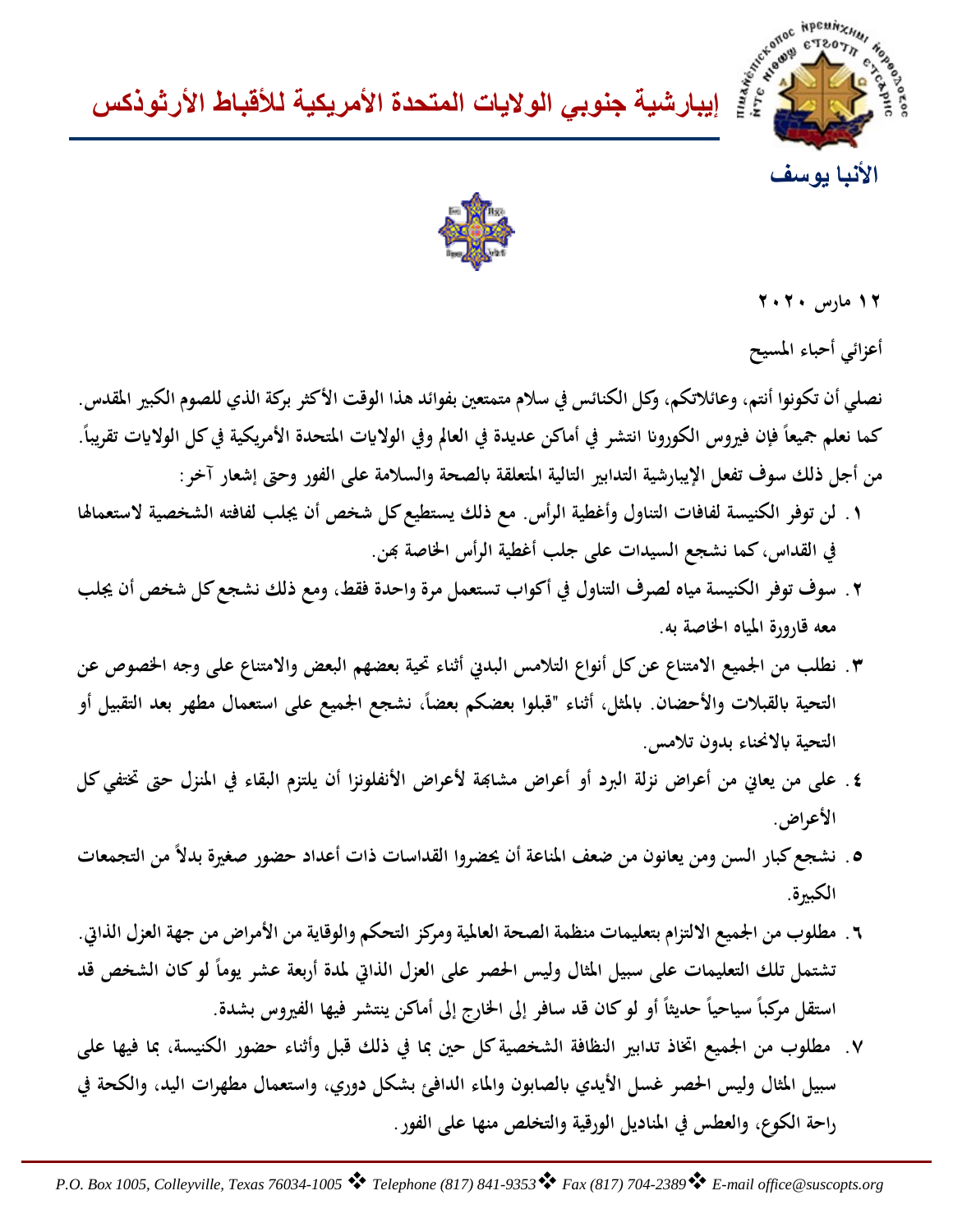

**إیبارشیة جنوبي الولایات المتحدة الأمریكیة للأقباط الأرثوذكس**

## **الأنبا یوسف**

**ً أو خلوات. .٨ لن يستقبل دير الرهبان ودير الراهبات زوارا .٩ جميع الرحلات، والمؤتمرات، والبطولات الر�ضية لاغية. .١٠كل الأ�م الروحية التي تشتمل على تجمع الناس من كنائس متعددة لاغية. .١١تستمر صلوات القداسات في كل الكنائس بشكل طبيعي. .١٢تستمر برامج مدارس الأحد، ودراسات الكتاب المقدس الدورية، والاجتماعات الروحية، واجتماعات الصلاة بشكل طبيعي كما هو المتبع في أغلب المدارس وأماكن العمل، إلا أن التجمعات الأخرى مثل الخدمات الر�ضية تكون لاغية.**

 **إننا ــ كمسيحيين ــ �تي إيماننا ابهلل قبل كل شيء، ونثق أننا في حماية وأمان بين يديه القديرة وتحت عينيه الساهرتين على حراستنا. "والرب سائر أمامك. هو يكون معك. لا يهملك ولا يتركك. لا تخف ولا ترتعب" (تث٨:١). هذا هو بعينه نفس الرب الذي يعطينا جسده ودمه "كدواء عدم الموت" لكي يخلصنا من الموت ذاته، ولكي يطهر نفوسنا وأجساد� وأرواحنا.**

إننا مدعوون بهذا الإيمان بالله أن نكون مصدراً للسلام والطمأنينة في العالم في أوقات الضيق. من أجل ذلك، كل الكنائس **مدعوة لعقد اجتماع صلاة يوم الجمعة القادم من الساعة السابعة وحتى الساعة الثامنة مساء لرفع الصلاة بخصوص فيروس ً كورو� حتى يمنح الله السلام والطمأنينة لكنيسته، وللعالم كله، وعلى وجه الخصوص لكل المتضررين بشكل مباشر.**

 **"أقول للرب: ملجأي وحصني. إلهي فاتكل عليه. لأنه ينجيك من فخ الصياد ومن الوأب الخطر" (مز:٩١ ٣-٢).**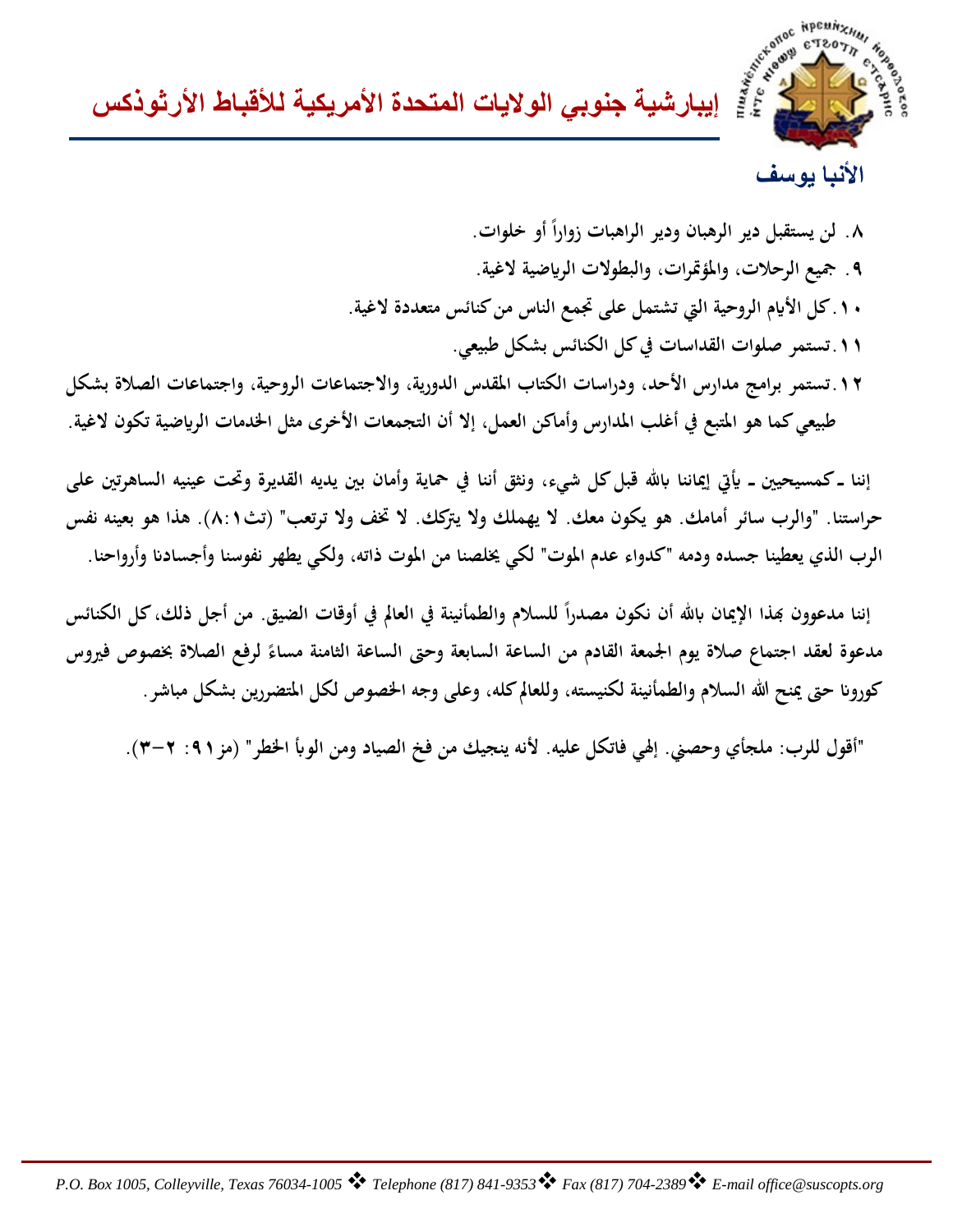

## **Coptic Orthodox Diocese of the Southern United States**



March 12, 2020

Dear beloved of Christ,

We pray this letter finds you and your families and all the churches in peace and benefiting from this most blessed season of the Holy Great Fast.

As we all know the Coronavirus has been spreading in different places throughout the world and within the United States in almost all states. For this reason, the Diocese will take the following health safety measures effective immediately and until further notice:

- 1. The churches will not provide handkerchiefs or scarfs; however, each person may bring their own handkerchiefs to the liturgy for use and women are encouraged to bring their own scarfs.
- 2. The churches will provide water for after communion in disposable cups, however each person is encouraged to bring their own water bottle with them.
- 3. All are asked to refrain completely from any physical touch in greeting one another or otherwise and especially from any close-contact greetings of kissing and hugging. Likewise, during "Greet one another" all are encouraged to use sanitizers after or to greet without touching by a bow.
- 4. Anyone experiencing any cold or flu-like symptoms is asked to stay home until all symptoms are gone.
- 5. Elders and those with compromised immune systems are encouraged to attend the smaller liturgies rather than the large gatherings.
- 6. All are asked to adhere to the WHO (World Health Organization) and CDC (Centers for Disease Control and Prevention) guidelines of self-quarantine. This includes but is not limited to self-quarantining for 14 days if one has recently been on a cruise or traveled abroad to places where the virus outbreak is more severe.
- 7. All are asked to ensure personal hygiene measures at all times including before and during church, including, but not limited to: washing hands with